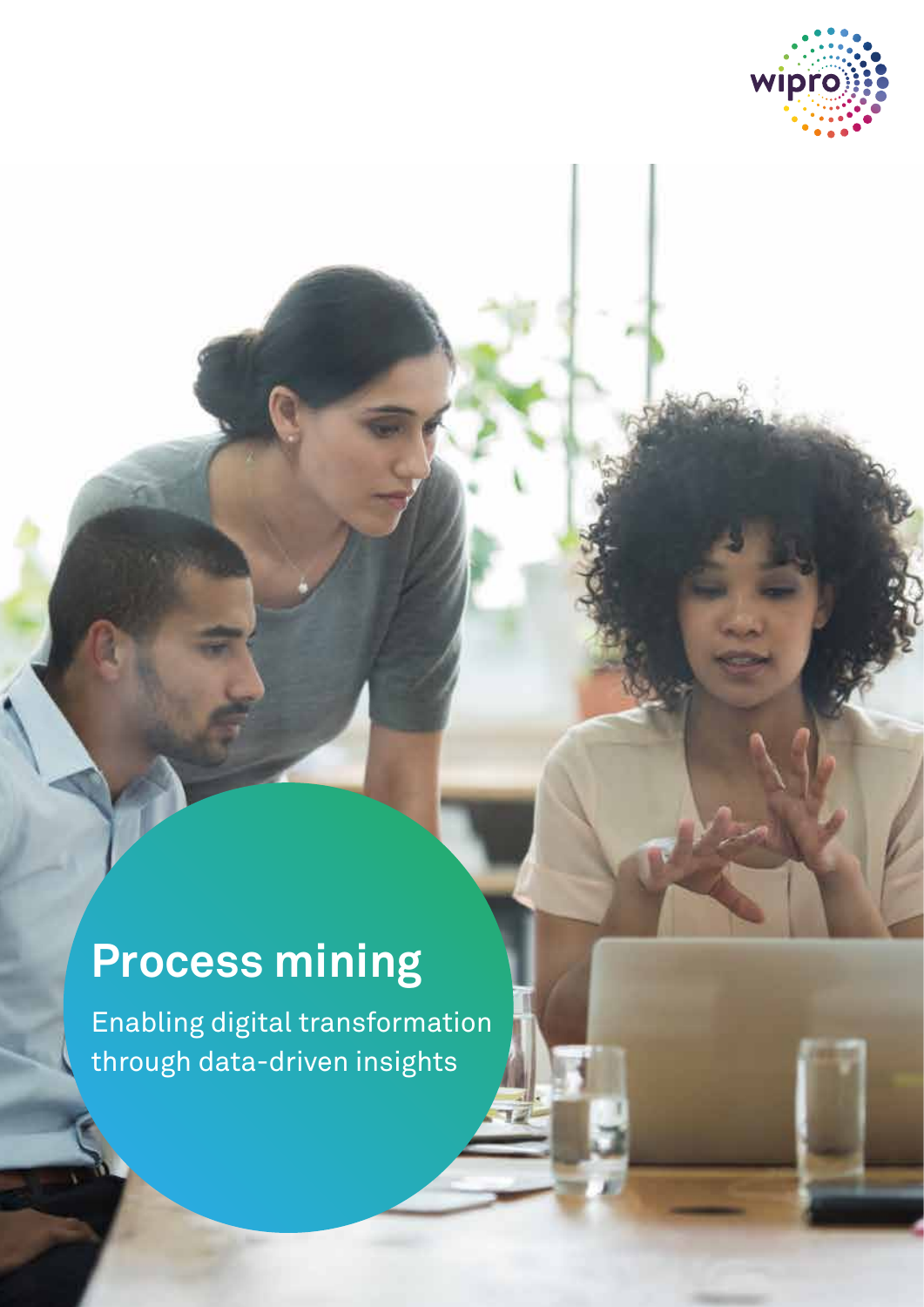## **Abstract**

As business environments rapidly disrupt and evolve, organizations are transforming to keep up with the change and gain a competitive advantage. To remain competitive in a fast-changing and disruptive market, organizations need to transform themselves to be agile and adaptive with processes that are effective and efficient. Most organizations are engaged in digital transformation initiatives with the realization that the world is increasingly becoming digital and recognizing the potential for business to benefit from them. As organizations increasingly depend on technology to drive business transformations and build business capabilities, there is a strong case for focusing on the value realization of these initiatives and investments. Understanding business processes is key to transformation and realizing value from digital transformations.

Process Mining is a powerful tool that can uncover and accelerate the process of understanding current business processes in an objective manner and deliver deep, powerful insights for transformation, thereby cutting short the time often spent in inaccurately analyzing existing processes through discussions in boardroom meetings, without data and an objective evaluation. This paper discusses the emerging field of Process Mining, and how it can help organizations transform their business processes and capabilities through data-driven insights.

## **What is process mining?**

Process mining is a method of analyzing business processes by using the data from the digital footprint and traces in applications on which processes run. The digital footprint in the form of 'Event logs', is extracted from IT applications and reconstructed into visual process maps by tools to discover actual processes. Process discovery is performed to event logs as a fundamental analysis, and it captures business processes in a process model. The model is visualized by using business process maps, which show the process flow of all the activities occurring in the

operations. Since process mining uses actual transactional data from business processes, it provides an objective overview of business operations, eliminating guesswork and time-consuming efforts to discover processes through traditional methods of interviews, standard operating procedures and validation that are often misleading and inaccurate.

One other variant of Process Mining that is rapidly emerging is 'Desktop Process Mining' (DPM). DPM is a Process Mining method that entails the capability of the tool to discover processes by capturing information from users' keyboards, mouse, and actions on desktops/laptops to reconstruct processes. This is particularly useful in activity-intensive operations such as shared services operations, where repetitive tasks are performed and need to be analyzed for discovery and improvement, and is especially useful in identifying opportunities for automation.

## **Process mining capabilities**

**Process Mining is rapidly emerging and evolving as a technology with a number of features continuously being added to enhance process intelligence and BPM capabilities. Some of these emerging capabilities are listed below:**

- Desktop Process Mining
- Pre-Configured connectors for integrating with major ERP & applications, Standard APIs
- Automated Data extraction & Transformation
- Process interventions, automated workflows & execution of tasks from mining tools to ERP/applications
- Automation insights
- Multi-level process mining integrating multiple applications, instances, workspaces
- Simulation, Predictive analysis & Compliance
- Automated root cause analysis
- Process-based Intelligence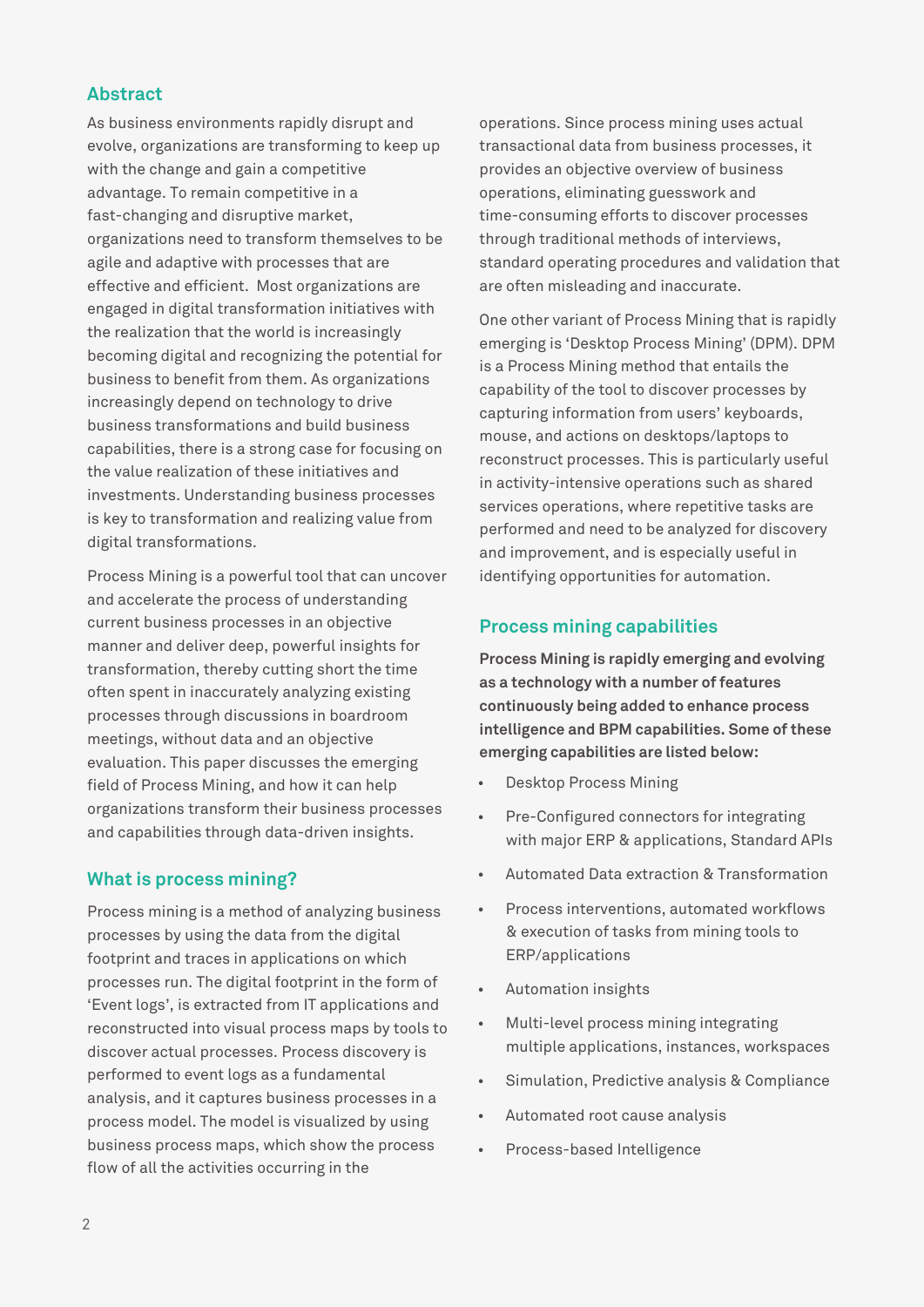## **Leveraging process mining in digital transformation**

Process Mining is increasingly being adopted as tool in digital transformation, as it has the ability to enable process discovery that is objective, data driven and helps to draw deep process insights necessary to enhance Business & Process Capabilities and drive digital transformation that can deliver business benefits and value realization. The most common use cases that are currently prevalent are given below.

**Process discovery:** Process Mining provides an objective of the current process performance based on real-world objective transactional data of an organization, thereby eliminating the need for time-consuming process discovery that is often misleading and inaccurate. Process discovery is the first key step in understanding the process, identifying opportunities for improvement, digital enablement and transforming them into effective and efficient capabilities.

**Process compliance:** Most process mining tools possess the ability to compare processes with standard process models and assess compliance against them. This is especially useful in assessing variations, non-compliances to critical activities, risk assessment and audits

**Process enhancement:** Process mining provides the ability to enhance processes by using various capabilities such as Variant analysis, Straight through analytics, Reworks in process, identifying bottlenecks, opportunities for automation etc. that can provide deep insights to improve process capabilities and outcomes that are critical to achieve business and digital transformations.

**People enablement:** Process mining tools provide comprehensive resource analysis capabilities, which unearth opportunities of employee training and development. These, in turn, play a critical role in any digital enablement and transformation exercise.



Process Mining provides key capabilities and addresses issues that are critical and essential to driving Digital and Process Transformations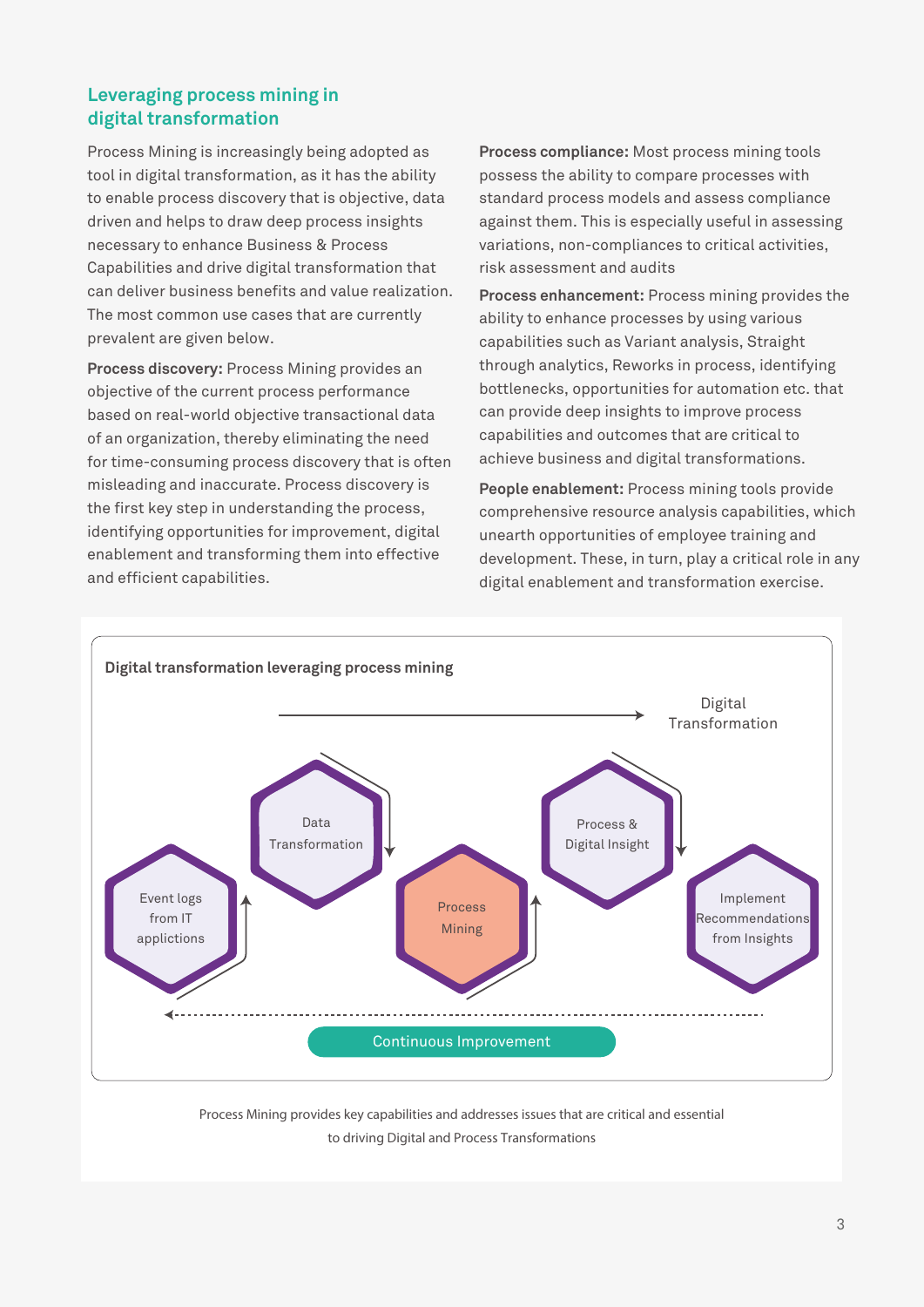**Objective analysis of current state:** Since process mining is based on actual transactional data, it is objective and eliminates the traditional process of discovery that is very subjective and often inaccurate. Discovering current processes is often carried out by interviewing people in the process, studying documentation such as Standard Operating Procedures etc. that are very often misleading and prone to disagreements and debates in an organization.

**Speed of analysis and scalability:** Process mining becomes simpler once carried out the first time. It is rapidly scalable, as most tools provide open APIs and capabilities to integrate with ERP systems and applications that accelerate data extraction, Transformation & Integration in the journey of discovery and analysis. Process mining vendors are also developing and deploying 'out of the box' process models, KPIs and configurators that accelerate the Insights process.

**Process modeling:** Process-mining tools provide the capability to define Standard/To-be process models and document them. This also allows comparison of the operating processes and the ability to identify non-compliances and their root causes.

**Results-driven Decision-making:** Process mining enables faster, data-driven decision-making at the CXO level. Data intelligence helps leaders identify specific inefficiencies in the system and ensures effort in relevant areas for speedy improvement instead of a blind overhaul of the entire process. The data also helps organizations justify investments and efforts on relevant process transformations.

#### **In summary**

Process Monitoring and Digital Transformation are critical to organizations to help drive competitiveness and achieve market differentiation. Process mining as a capability is fast emerging as a powerful and critical tool in enabling digital transformation. Traditional methods of process discovery and transformation are far too time-consuming, inefficient and inaccurate to support digital transformations where speed is the key. Process mining as a technology is rapidly evolving with vendors adding new capabilities to support digital transformations. The market is rapidly assimilating these developments with ERP and application vendors integrating process-mining capabilities into their systems, underscoring the growing recognition and importance of process mining for organizations.

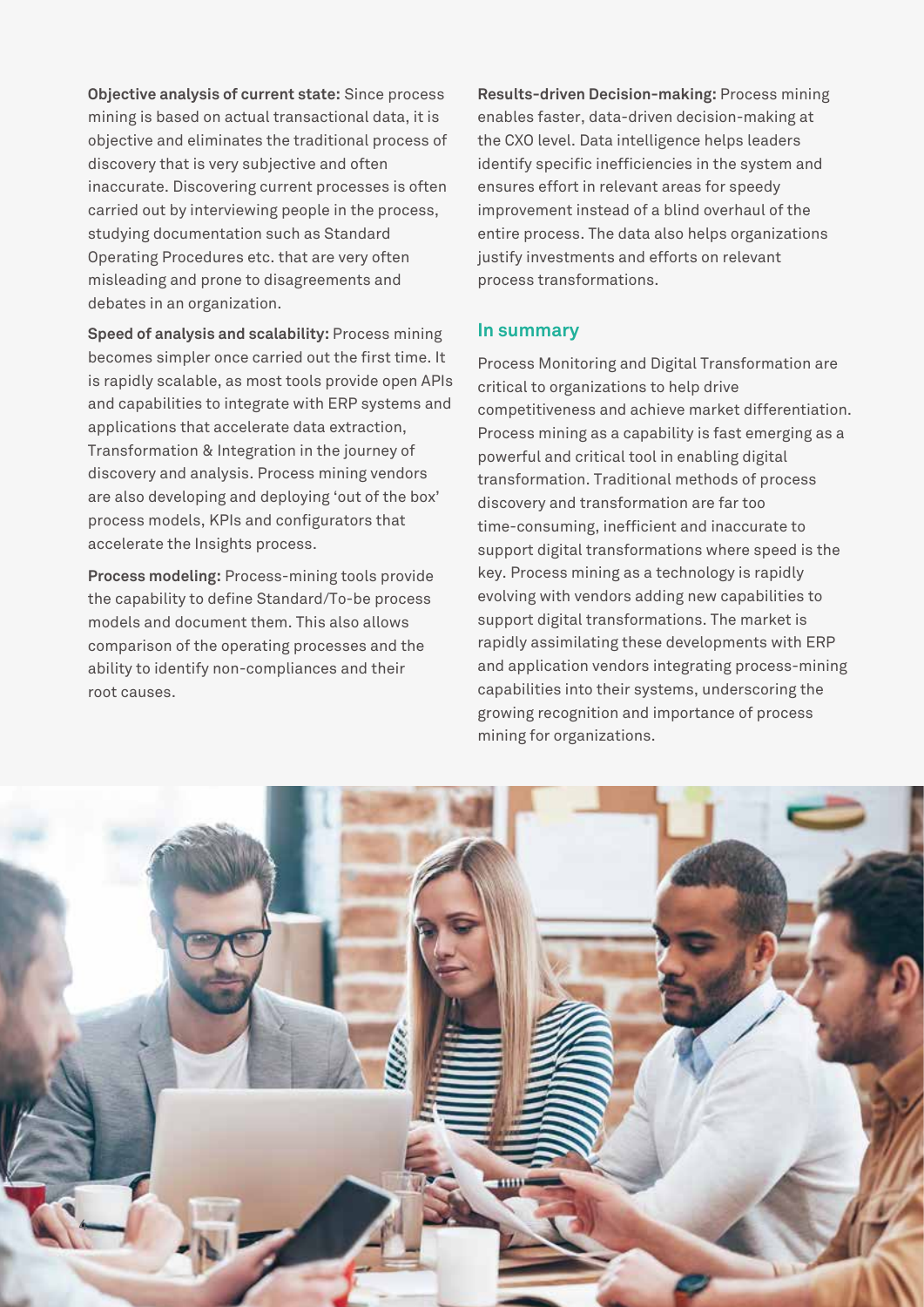## **About the author**

## **Jayanta Das**

Jayanta has 17+ years of experience in Digital / Business / IT Consulting & Solution Development and Process Transformation spanning Retail, Supply Chain, Logistics and Manufacturing domains. He has consulted with retailers across the world; primarily on supply chain execution processes and has competencies that cut across digital transformation, supply chain planning and execution, retail merchandising & next-gen future stores amongst others.

## **N Mani**

Mani is a Transformation Consulting Practice leader at Wipro, with over 23 years of experience in areas of Procurement and leading Digital Transformations across multiple industries in FMCG, Manufacturing, Telecom and IT Services.

### **References & further reading**

Market Guide for Process Mining, Gartner, Published: 17 June 2019 ID: G00387812 Process Mining: Your compass for Digital Transformation, The Customer journey is the destination, Feb' 7, 2019 Process Mining – Technology Vendor landscape with products PEAK Matrix, Everest group Intelligent process mining from Celonis acts as a digital transformation accelerator, OVUM, 03 July 2019